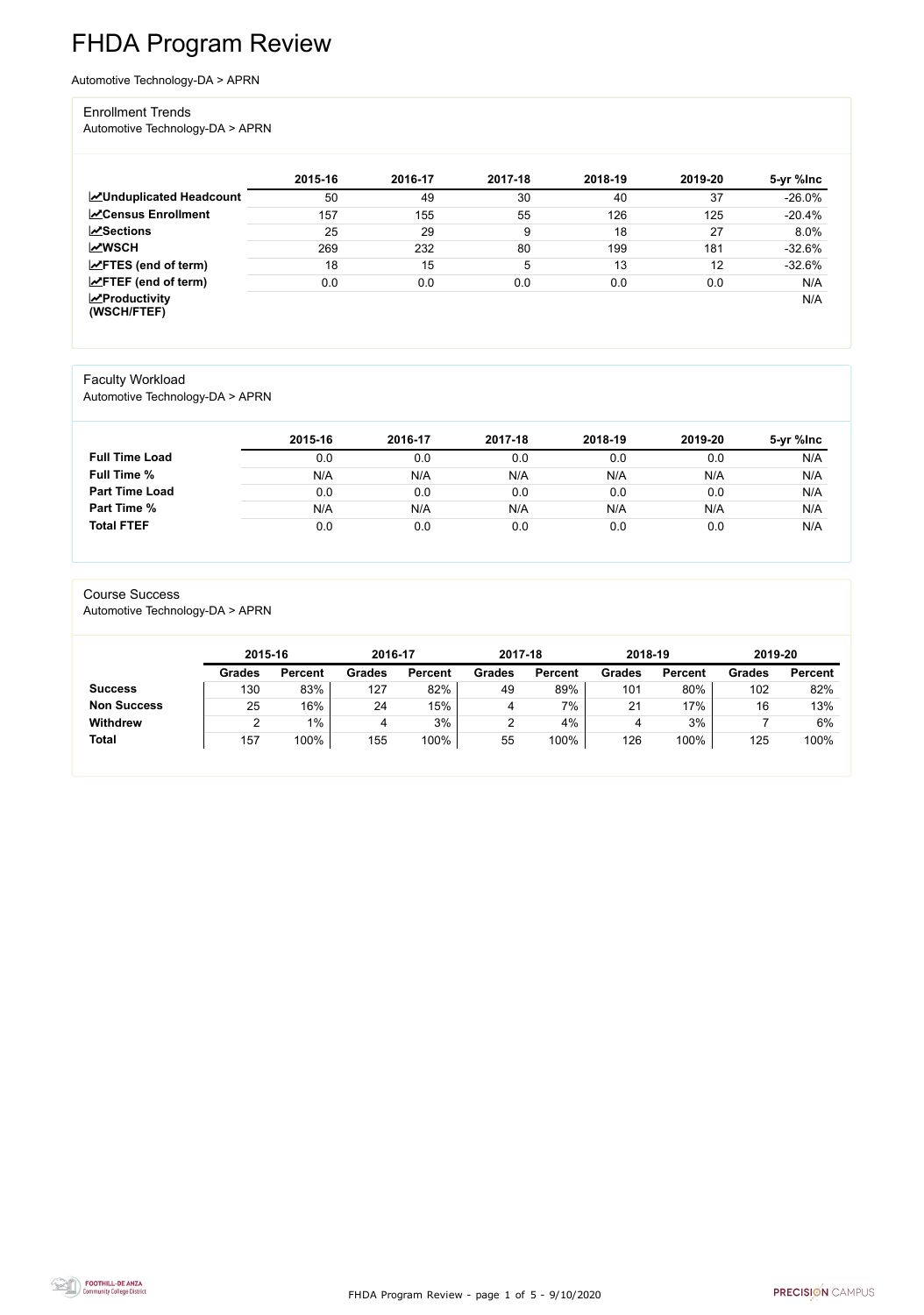FHDA Program Review - page 2 of 5 - 9/10/2020



Some courses may continue to be listed but no longer have data due to renumbering or because the course was not offered in the past five years.



# Course Success for African American, Latinx, and Filipinx Students

## Course Success for Asian, Native American, Pacific Islander, White, and Decline to State Students

|                    | 2015-16       |                | 2016-17       |                | 2017-18       |                | 2018-19       |                | 2019-20       |                |
|--------------------|---------------|----------------|---------------|----------------|---------------|----------------|---------------|----------------|---------------|----------------|
|                    | <b>Grades</b> | <b>Percent</b> | <b>Grades</b> | <b>Percent</b> | <b>Grades</b> | <b>Percent</b> | <b>Grades</b> | <b>Percent</b> | <b>Grades</b> | <b>Percent</b> |
| <b>Success</b>     | 68            | 78%            | 60            | 74%            | 31            | 89%            |               | 81%            | 82            | 80%            |
| <b>Non Success</b> | 18            | 21%            | 18            | 22%            |               | 9%             | 16            | 18%            | 14            | 14%            |
| <b>Withdrew</b>    |               | $1\%$          | ື             | 4%             |               | 3%             |               | $1\%$          |               | 6%             |
| <b>Total</b>       | 87            | 100%           | 81            | 100%           | 35            | 100%           | 88            | 100%           | 102           | 100%           |

|                    | 2015-16       |                | 2016-17       |                | 2017-18       |                | 2018-19       |                | 2019-20 |                |
|--------------------|---------------|----------------|---------------|----------------|---------------|----------------|---------------|----------------|---------|----------------|
|                    | <b>Grades</b> | <b>Percent</b> | <b>Grades</b> | <b>Percent</b> | <b>Grades</b> | <b>Percent</b> | <b>Grades</b> | <b>Percent</b> | Grades  | <b>Percent</b> |
| <b>Success</b>     | 62            | 89%            | 67            | 91%            | 18            | 90%            | 30            | 79%            | 20      | 87%            |
| <b>Non Success</b> |               | 10%            |               | 8%             |               | 5%             | b             | 13%            |         | 9%             |
| <b>Withdrew</b>    |               | 1%             |               | $1\%$          |               | 5%             |               | 8%             |         | 4%             |
| <b>Total</b>       | 70            | $100\%$        | 74            | 100%           | 20            | 100%           | 38            | 100%           | 23      | 100%           |

Enr Distribution by Student Demographics Automotive Technology-DA > APRN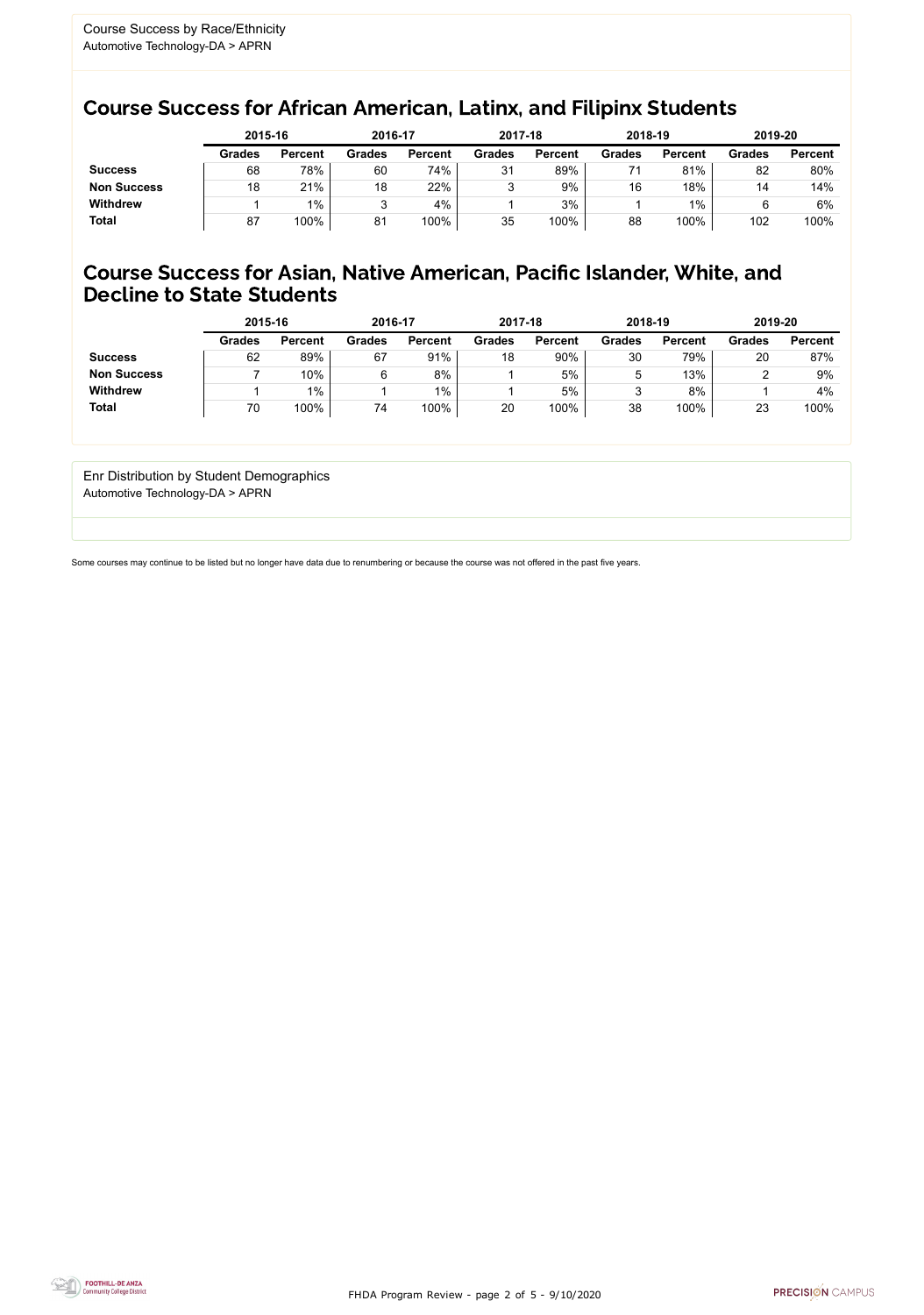FHDA Program Review - page 3 of 5 - 9/10/2020



### Success Rates by Gender Automotive Technology-DA > APRN

|                     | 2019-20                              |                |               |                |               |                 |               |                |  |  |
|---------------------|--------------------------------------|----------------|---------------|----------------|---------------|-----------------|---------------|----------------|--|--|
|                     | <b>Non Success</b><br><b>Success</b> |                |               |                |               | <b>Withdrew</b> | <b>Total</b>  |                |  |  |
|                     | <b>Grades</b>                        | <b>Percent</b> | <b>Grades</b> | <b>Percent</b> | <b>Grades</b> | <b>Percent</b>  | <b>Grades</b> | <b>Percent</b> |  |  |
| Female              |                                      | 100%           |               | 0%             |               | $0\%$           |               | 100%           |  |  |
| <b>Male</b>         | 99                                   | 81%            | 16            | 13%            |               | 6%              | 122           | 100%           |  |  |
| <b>Not Reported</b> |                                      | N/A            |               | N/A            | 0             | N/A             |               | 100%           |  |  |
| All                 | 102                                  | 82%            | 16            | 13%            |               | 6%              | 125           | 100%           |  |  |

|                     |               | 2018-19                              |               |                |               |                |               |                |  |  |  |
|---------------------|---------------|--------------------------------------|---------------|----------------|---------------|----------------|---------------|----------------|--|--|--|
|                     |               | <b>Non Success</b><br><b>Success</b> |               |                |               |                | <b>Total</b>  |                |  |  |  |
|                     | <b>Grades</b> | <b>Percent</b>                       | <b>Grades</b> | <b>Percent</b> | <b>Grades</b> | <b>Percent</b> | <b>Grades</b> | <b>Percent</b> |  |  |  |
| <b>Female</b>       | 0             | 0%                                   |               | 100%           | 0             | $0\%$          |               | 100%           |  |  |  |
| <b>Male</b>         | 101           | 81%                                  | 20            | 16%            | 4             | 3%             | 125           | 100%           |  |  |  |
| <b>Not Reported</b> | 0             | N/A                                  |               | N/A            | U             | N/A            |               | 100%           |  |  |  |
| All                 | 101           | 80%                                  | 21            | 17%            | 4             | 3%             | 126           | 100%           |  |  |  |

|                     | 2017-18       |                                                         |               |                |               |                |               |                |  |  |
|---------------------|---------------|---------------------------------------------------------|---------------|----------------|---------------|----------------|---------------|----------------|--|--|
|                     |               | <b>Withdrew</b><br><b>Non Success</b><br><b>Success</b> |               |                |               |                |               |                |  |  |
|                     | <b>Grades</b> | <b>Percent</b>                                          | <b>Grades</b> | <b>Percent</b> | <b>Grades</b> | <b>Percent</b> | <b>Grades</b> | <b>Percent</b> |  |  |
| <b>Female</b>       | υ             | N/A                                                     | 0             | N/A            |               | N/A            | υ             | 100%           |  |  |
| <b>Male</b>         | 49            | 89%                                                     | 4             | 7%             |               | 4%             | 55            | 100%           |  |  |
| <b>Not Reported</b> |               | N/A                                                     | 0             | N/A            |               | N/A            | υ             | 100%           |  |  |
| All                 | 49            | 89%                                                     | 4             | 7%             | 2             | 4%             | 55            | 100%           |  |  |

|                     |               | 2016-17                                                 |               |                |               |                |               |                |  |  |  |
|---------------------|---------------|---------------------------------------------------------|---------------|----------------|---------------|----------------|---------------|----------------|--|--|--|
|                     |               | <b>Withdrew</b><br><b>Non Success</b><br><b>Success</b> |               |                |               |                |               | <b>Total</b>   |  |  |  |
|                     | <b>Grades</b> | <b>Percent</b>                                          | <b>Grades</b> | <b>Percent</b> | <b>Grades</b> | <b>Percent</b> | <b>Grades</b> | <b>Percent</b> |  |  |  |
| Female              | ⌒             | 100%                                                    |               | 0%             | 0             | 0%             | ∠             | 100%           |  |  |  |
| <b>Male</b>         | 125           | 82%                                                     | 24            | 16%            | 4             | 3%             | 153           | 100%           |  |  |  |
| <b>Not Reported</b> | 0             | N/A                                                     |               | N/A            | 0             | N/A            |               | 100%           |  |  |  |
| All                 | 127           | 82%                                                     | 24            | 15%            | 4             | 3%             | 155           | 100%           |  |  |  |

|                     | 2015-16        |                |               |                    |               |                 |               |                |  |  |
|---------------------|----------------|----------------|---------------|--------------------|---------------|-----------------|---------------|----------------|--|--|
|                     | <b>Success</b> |                |               | <b>Non Success</b> |               | <b>Withdrew</b> | <b>Total</b>  |                |  |  |
|                     | <b>Grades</b>  | <b>Percent</b> | <b>Grades</b> | <b>Percent</b>     | <b>Grades</b> | <b>Percent</b>  | <b>Grades</b> | <b>Percent</b> |  |  |
| <b>Female</b>       |                | N/A            | 0             | N/A                |               | N/A             | U             | 100%           |  |  |
| <b>Male</b>         | 128            | 83%            | 25            | 16%                | ⌒             | $1\%$           | 155           | 100%           |  |  |
| <b>Not Reported</b> |                | 100%           | 0             | 0%                 |               | 0%              | ີ             | 100%           |  |  |
| All                 | 130            | 83%            | 25            | 16%                |               | $1\%$           | 157           | 100%           |  |  |

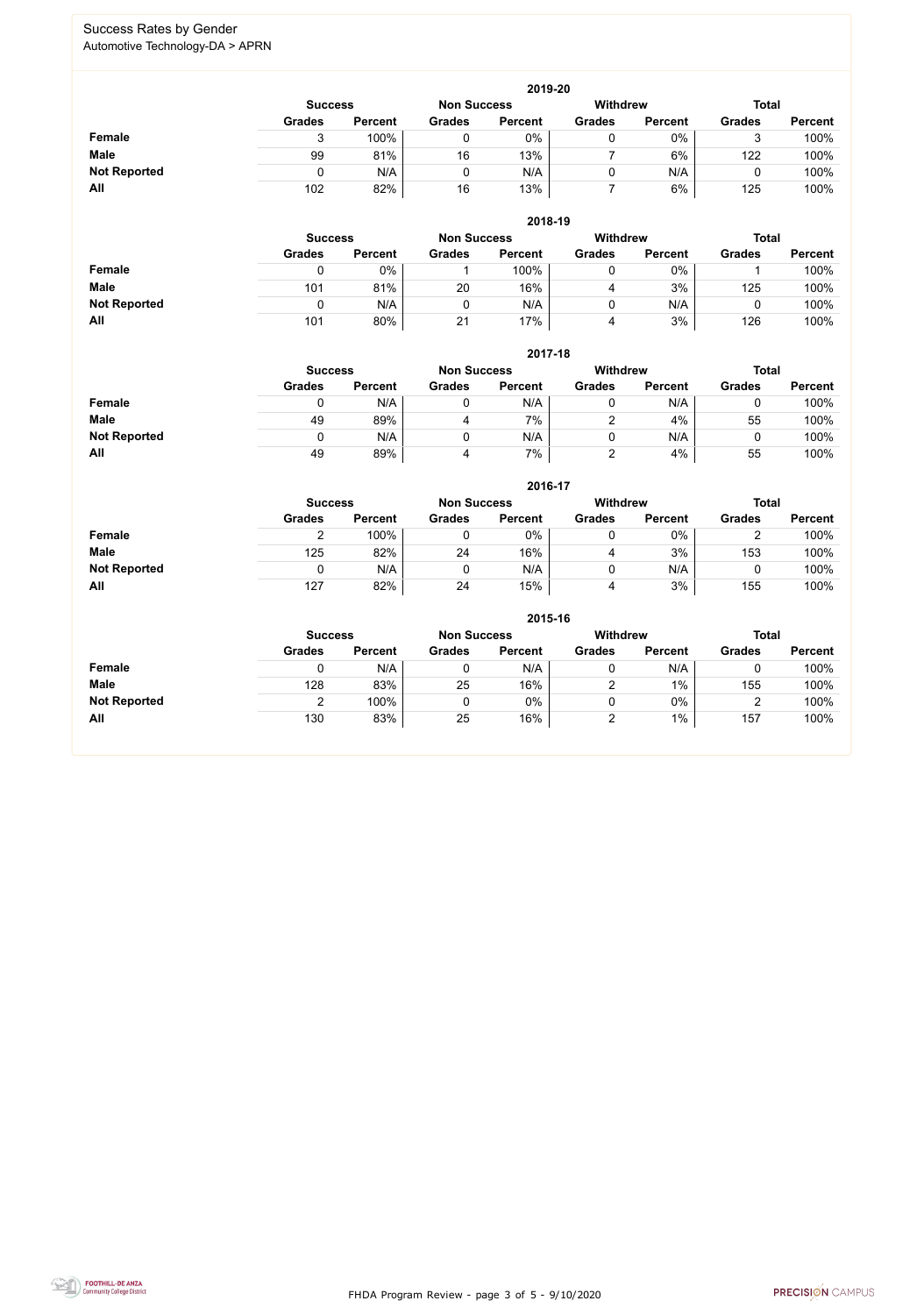FHDA Program Review - page 4 of 5 - 9/10/2020



### Success Rates by Age Automotive Technology-DA > APRN

|        | 2019-20       |                                                                         |               |                |               |                |               |                |  |  |
|--------|---------------|-------------------------------------------------------------------------|---------------|----------------|---------------|----------------|---------------|----------------|--|--|
|        |               | <b>Withdrew</b><br><b>Total</b><br><b>Non Success</b><br><b>Success</b> |               |                |               |                |               |                |  |  |
|        | <b>Grades</b> | <b>Percent</b>                                                          | <b>Grades</b> | <b>Percent</b> | <b>Grades</b> | <b>Percent</b> | <b>Grades</b> | <b>Percent</b> |  |  |
| 20-24  | 22            | 76%                                                                     | $\mathbf b$   | 17%            |               | 7%             | 29            | 100%           |  |  |
| 25-39  | 78            | 85%                                                                     | 10            | 11%            | 4             | 4%             | 92            | 100%           |  |  |
| $40 +$ |               | 50%                                                                     |               | 25%            |               | 25%            |               | 100%           |  |  |
| All    | 102           | 82%                                                                     | 16            | 13%            |               | 6%             | 125           | 100%           |  |  |

|           | 2018-19                                                                 |                |               |                |               |                |               |                |  |  |
|-----------|-------------------------------------------------------------------------|----------------|---------------|----------------|---------------|----------------|---------------|----------------|--|--|
|           | <b>Withdrew</b><br><b>Total</b><br><b>Non Success</b><br><b>Success</b> |                |               |                |               |                |               |                |  |  |
|           | <b>Grades</b>                                                           | <b>Percent</b> | <b>Grades</b> | <b>Percent</b> | <b>Grades</b> | <b>Percent</b> | <b>Grades</b> | <b>Percent</b> |  |  |
| $20 - 24$ |                                                                         | 85%            |               | 15%            |               | $0\%$          | 13            | 100%           |  |  |
| 25-39     | 85                                                                      | 81%            | 17            | 16%            | J             | 3%             | 105           | 100%           |  |  |
| $40 +$    | 5                                                                       | 63%            | ⌒             | 25%            |               | 13%            |               | 100%           |  |  |
| All       | 101                                                                     | 80%            | 21            | 17%            | 4             | 3%             | 126           | 100%           |  |  |

|           | 2017-18        |                |                    |                |                 |                |               |                |  |
|-----------|----------------|----------------|--------------------|----------------|-----------------|----------------|---------------|----------------|--|
|           | <b>Success</b> |                | <b>Non Success</b> |                | <b>Withdrew</b> |                | <b>Total</b>  |                |  |
|           | <b>Grades</b>  | <b>Percent</b> | <b>Grades</b>      | <b>Percent</b> | <b>Grades</b>   | <b>Percent</b> | <b>Grades</b> | <b>Percent</b> |  |
| $20 - 24$ |                | 88%            |                    | 13%            |                 | 0%             | 8             | 100%           |  |
| 25-39     | 37             | 88%            |                    | 7%             |                 | 5%             | 42            | 100%           |  |
| $40 +$    | 5              | 100%           |                    | 0%             |                 | $0\%$          | 5             | 100%           |  |
| All       | 49             | 89%            | 4                  | 7%             | ∩               | 4%             | 55            | 100%           |  |

|        | 2016-17        |                |               |                    |               |                 |               |                |  |
|--------|----------------|----------------|---------------|--------------------|---------------|-----------------|---------------|----------------|--|
|        | <b>Success</b> |                |               | <b>Non Success</b> |               | <b>Withdrew</b> |               | <b>Total</b>   |  |
|        | <b>Grades</b>  | <b>Percent</b> | <b>Grades</b> | <b>Percent</b>     | <b>Grades</b> | <b>Percent</b>  | <b>Grades</b> | <b>Percent</b> |  |
| 20-24  |                | 58%            | 4             | 33%                |               | 8%              | 12            | 100%           |  |
| 25-39  | 99             | 83%            | 18            | 15%                |               | 3%              | 120           | 100%           |  |
| $40 +$ | 21             | 91%            |               | 9%                 |               | $0\%$           | 23            | 100%           |  |
| All    | 127            | 82%            | 24            | 15%                | 4             | 3%              | 155           | 100%           |  |

|           | 2015-16       |                |               |                |                 |                |               |                |  |
|-----------|---------------|----------------|---------------|----------------|-----------------|----------------|---------------|----------------|--|
|           |               | <b>Success</b> |               |                | <b>Withdrew</b> |                | <b>Total</b>  |                |  |
|           | <b>Grades</b> | <b>Percent</b> | <b>Grades</b> | <b>Percent</b> | <b>Grades</b>   | <b>Percent</b> | <b>Grades</b> | <b>Percent</b> |  |
| $20 - 24$ | 15            | 75%            | 5             | 25%            | U               | 0%             | 20            | 100%           |  |
| 25-39     | 98            | 82%            | 19            | 16%            | ⌒               | 2%             | 119           | 100%           |  |
| $40 +$    | 17            | 94%            |               | 6%             | 0               | $0\%$          | 18            | 100%           |  |
| All       | 130           | 83%            | 25            | 16%            |                 | $1\%$          | 157           | 100%           |  |
|           |               |                |               |                |                 |                |               |                |  |